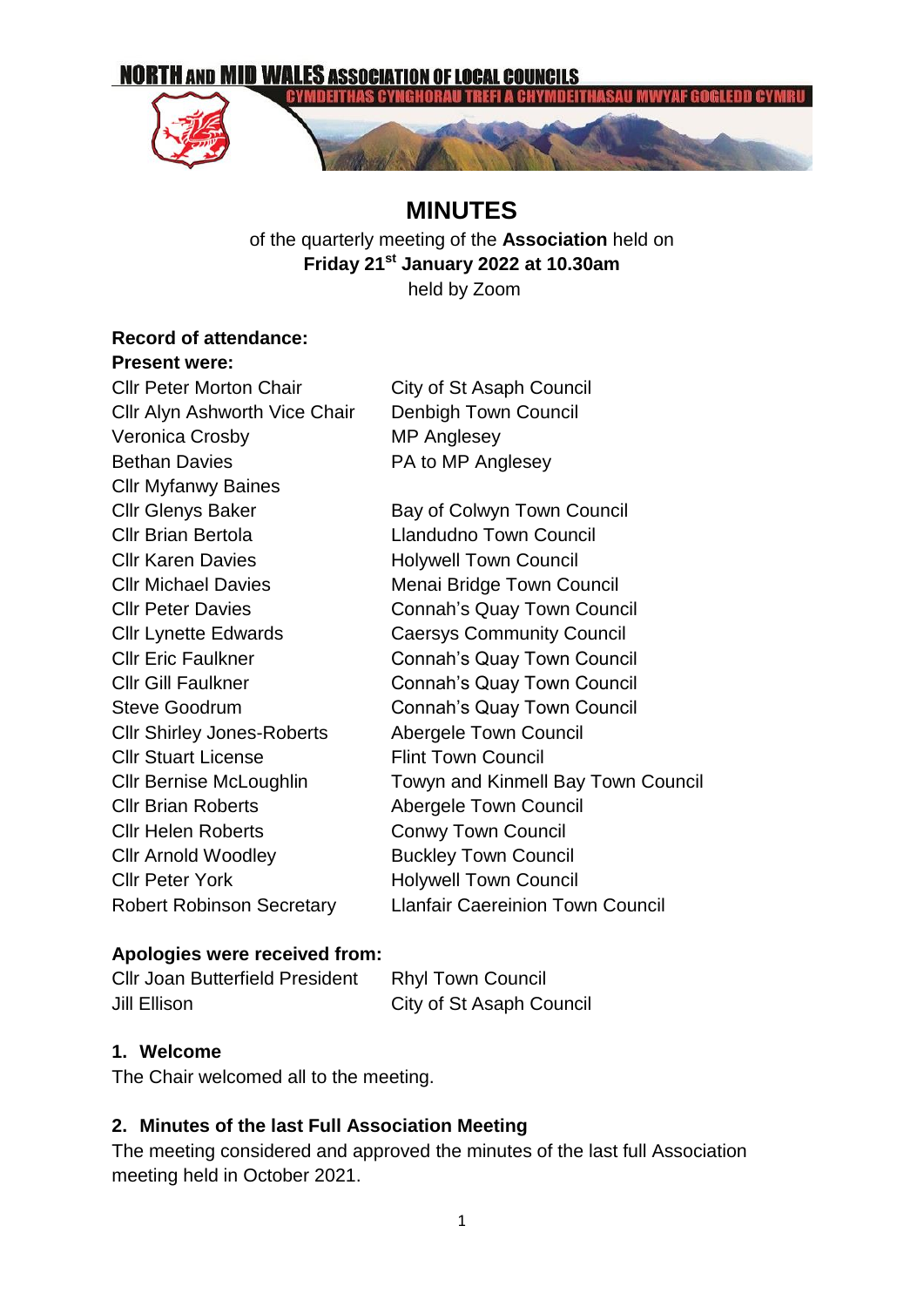

# **3. Holyhead free port**

The meeting welcomed Virginia Crosby MP for Anglesey regarding Holyhead being designated a Free Port.

A presentation was given on the benefits of a Free Port and the current situation.

- i) Free Ports give tax incentives (duties and business rates relief).
- ii) Free Ports make transactions simpler & simplified customs.
- iii) Free Ports are worldwide.
- iv) The nearest Free Port to the North Wales coast is Liverpool.
- v) 2019 manifesto records 10 extra Ports to be added. At least one in Wales.
- vi) Michael Gove is in charge of Free Ports at Westminster and the First Minister in the Welsh Government.
- vii) Investment and business will widely benefit from Holyhead being a Free Port.
- viii) Young people will be better supported with more job opportunities keeping them in their home area.

The map below shows the other Ports in Wales that may be seeking Free Port Status.

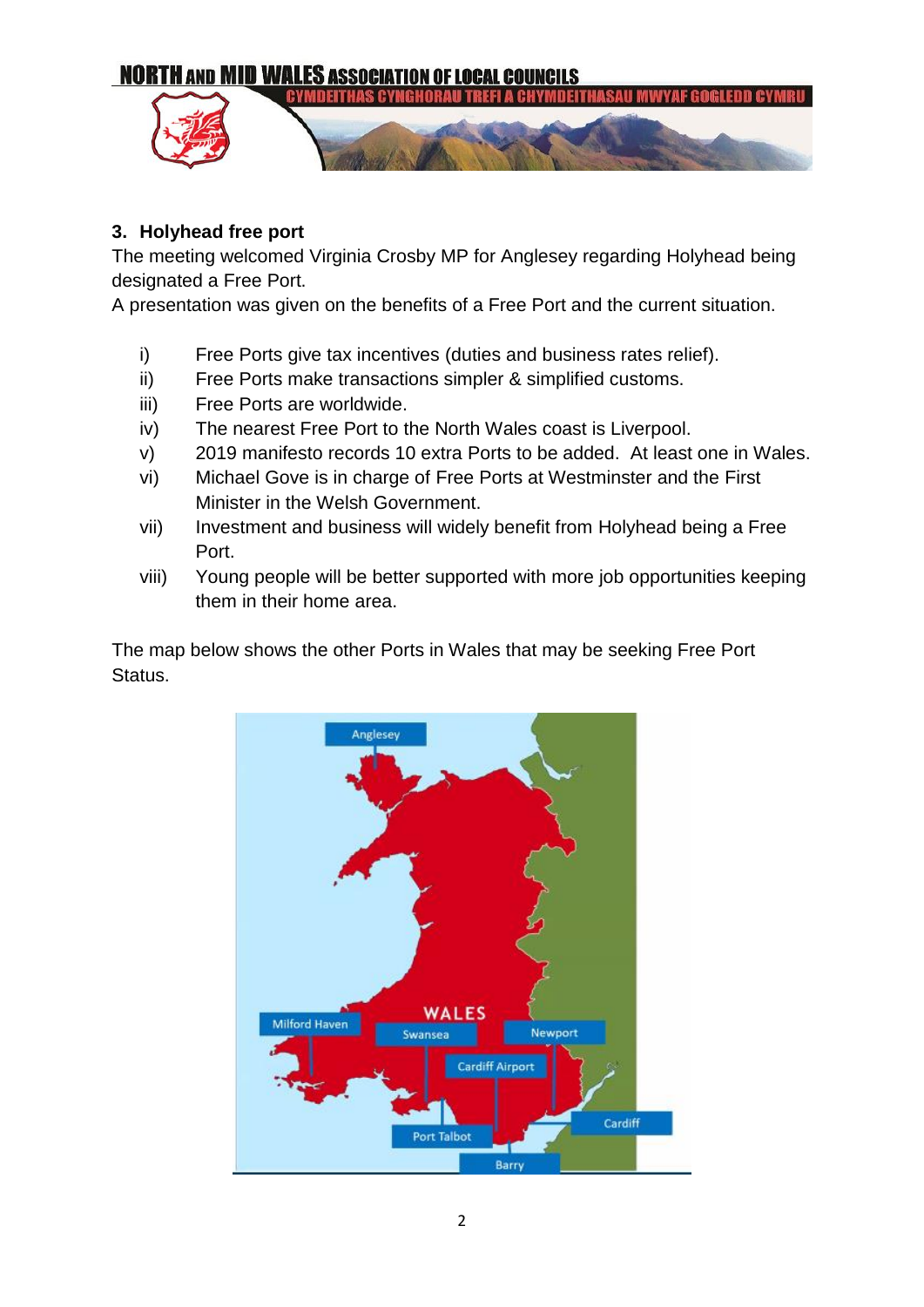

It was agreed that the Secretary should take the following actions:

- i) Write to Michael Gove supporting the Holyhead Free Port Status.
- ii) Write to Mark Drayford supporting the Holyhead Free Port Status.
- iii) Issue a press released to the North Wales newspapers and media informing of the Associations support for a Free Port.

#### **4. Actions from and since last meeting**

To meeting noted the actions taken since the last full Association meeting:

#### **5. Financial Report**

The meeting received a financial report. The bank account current balance is £6,111.74p.

#### **6. To receive a report on Homeless in North and Mid Wales**

The meeting received an update on the above. Since the Covid pandemic it now transpires that there are 12,500 homes.

# **7. North Wales Coast Transport**

To consider matters relating to transport in Wales as follows:

- a) A report about the Rail Services North Coast from the Committee.
- b) Cllr Peter York updated the meeting regarding a letter from Welsh Government regarding electric cars (raised by Holywell Town Council).

# **8. Consultations**

The meeting noted the consultations completed since the last meeting which were:

- a) Homeless Consultation,
- b) The IRPW Consultation.
- c) Planning changes (permitted development and the use class order with regard to second homes)

# **9. Independent Review Panel for Wales**

The secretary reported that the £150 allowance will not be taxed as from  $1<sup>st</sup>$  April 2022 (confirmed by the HRMC).

The Town Clerk is to take up the issue of Councillors being on the payroll for payments.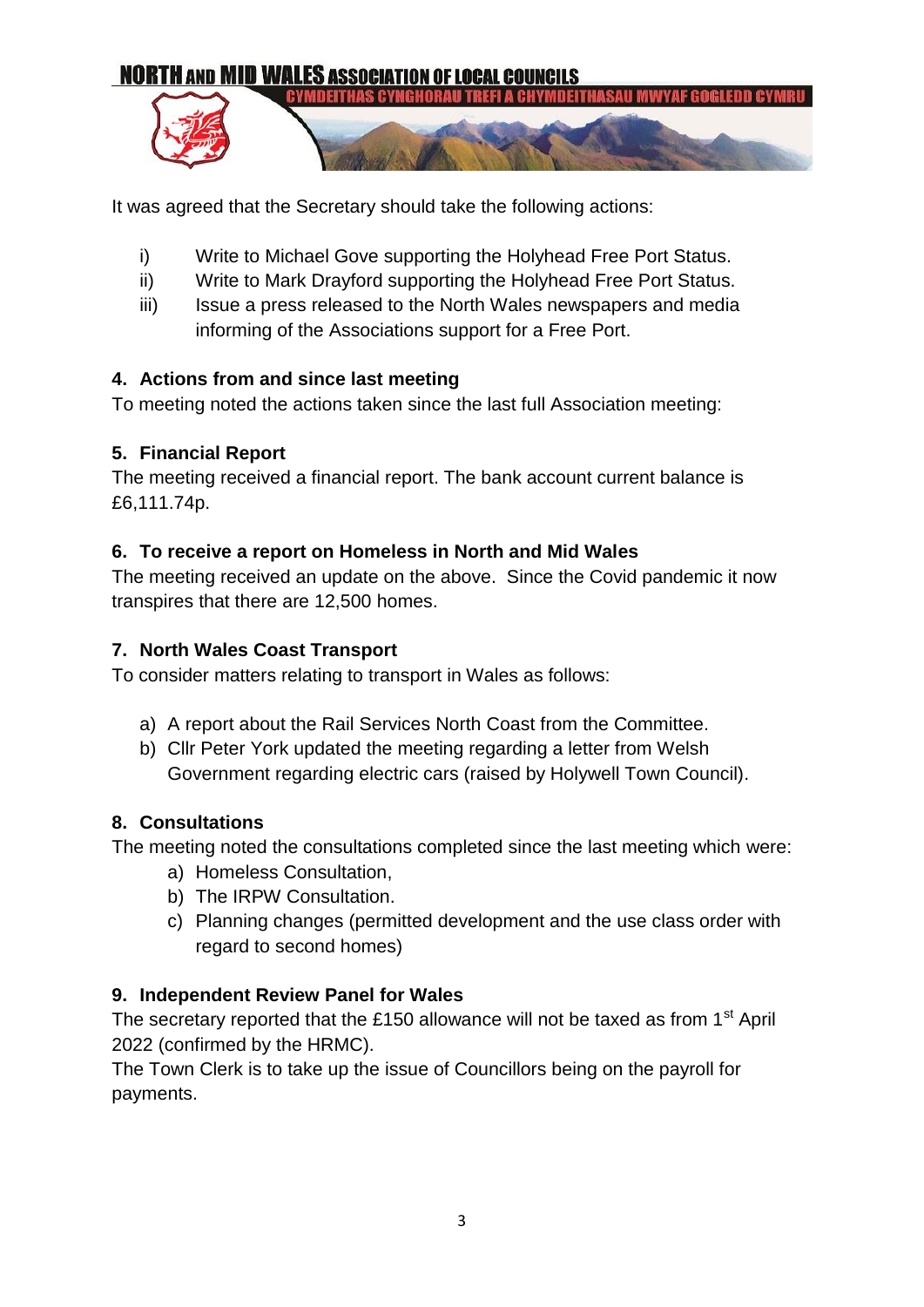#### **NORTH AND MID WALES ASSOCIATION OF LOCAL COUNCILS** YMDEITHAS CYNG



# **10.Council Tax**

The meeting was updated on the Welsh Government review of Council Tax due to take place during the current Sinned term.

The meeting considered the attached paper. Various views were given and it was agreed that members would consult with their councils and that this item would then be discussed at the April meeting.

See appendix A.

# **11.Climate change and a Policy for the Association.**

The meeting considered whether the Association should have a Climate Change Policy. After a short discussion the proposed Climate Change Plan was adopted as set out at appendix B to these minutes.

#### **12.VAT**

The secretary passed information onto members who might not be registered for VAT (under the Local Council scheme) with regards to years where a reclaim of VAT is in excess of £7,500. Any Council under this scheme can average the VAT over 7 years (5 past, current and estimated next year). If the average is below £7,500pa the VAT can be reclaimed in the normal way.

#### **13.Future meetings**

The members were keen to meet in person as soon as possible. To this end (all being well) the April quarterly meeting will be held in person at the Bod Ewr Hotel just off the A55 expressway.

# **14.Date for next meeting**

The meeting noted the dates for future meeting. **Quarterly Meetings**  Friday 21st January 2022 Friday 22nd April 2022 Friday 22<sup>nd</sup> July 2022 Annual Meeting **Executive Meetings** Friday 18th March 2022 Friday 10th June 2022 All meetings start at 10.30am.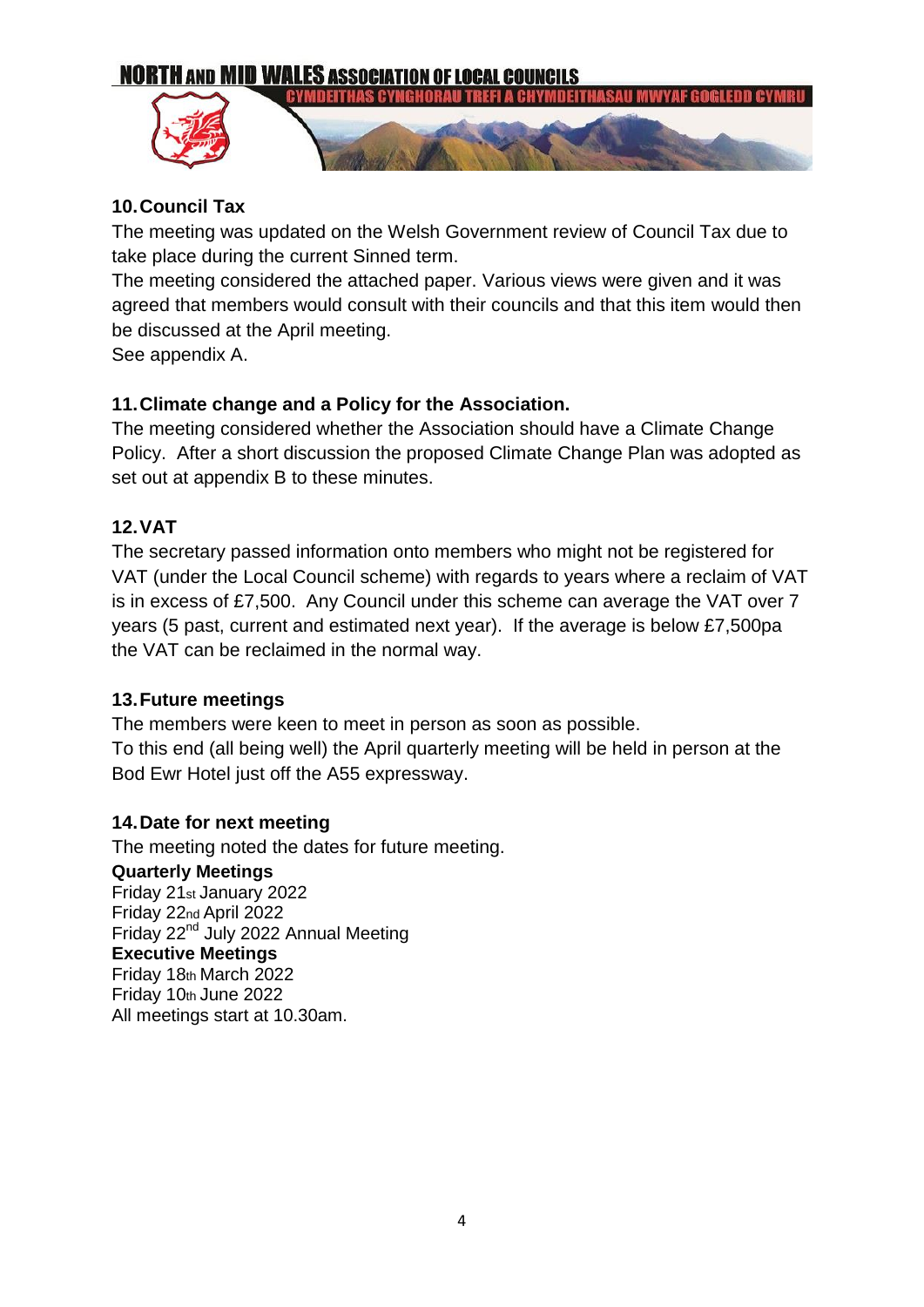

# **15.Actions to be taken forward**

The following actions are to be taken forward:

| <b>No</b> | Action                                                | B١        |
|-----------|-------------------------------------------------------|-----------|
|           | Minutes to be published on the website                | Secretary |
| 2         | Letter to be sent to M Gove on Holyhead Free Port     | Secretary |
| 3         | Letter to Mark Drayford on Holyhead Free Port         | Secretary |
|           | Issue press release on support for Holyhead Free Port | Secretary |
| 5         | Post Climate Change policy on website                 | Secretary |
| 6         | Put Council Tax on next Agenda                        | Secretary |
|           | Book Bod Erw Hotel for April meeting                  | Secretary |
| 8         | Take up issue of Councillors being on payroll for     | Secretary |
|           | payments.                                             |           |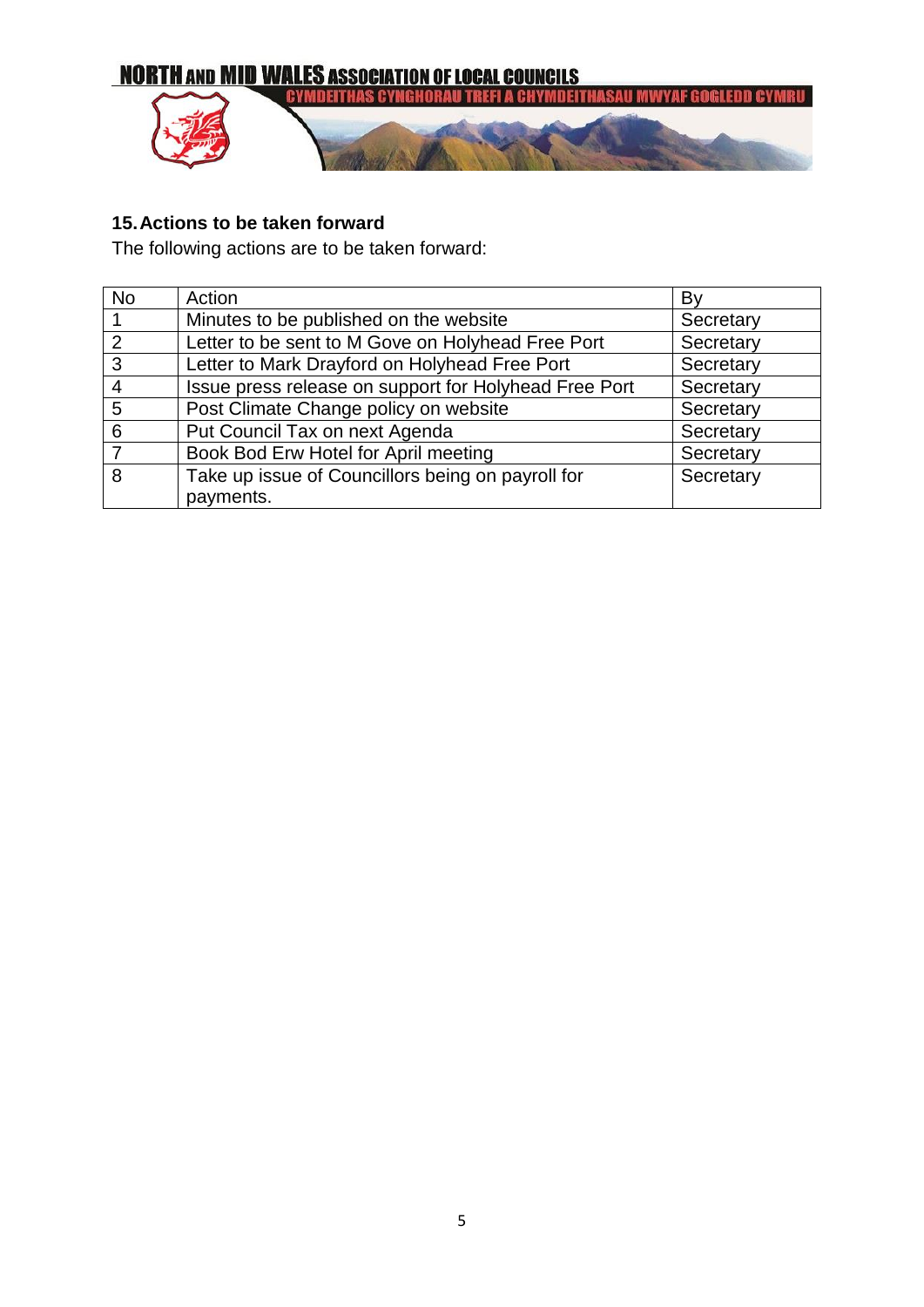

**APPENDIX A**

# **COUNCIL TAX**

#### **1. Introduction**

There has been a number of calls for Government to find a more fair and equitable method of funding local services through Council Tax. This paper gives some ideas as to what the Association might wish to consider.

A government think tank recently posted 'Is there an alternative? There has to be. As courts continue to be brought to a standstill by council tax debt cases and bailiffs make more visits to desperate families, Westminster needs to wrestle with the issue as some governments before have tried to do, to find a way of updating council tax for the post-property boom age, and make the wealthy pay their fair share compared to those on low incomes.'

# **2. What does the Council Tax pay for**

The Council Tax collected is retained by the principle authority to pay for local services. The proportion of Council Tax to the total income of a principle authority is shown in the chart below:

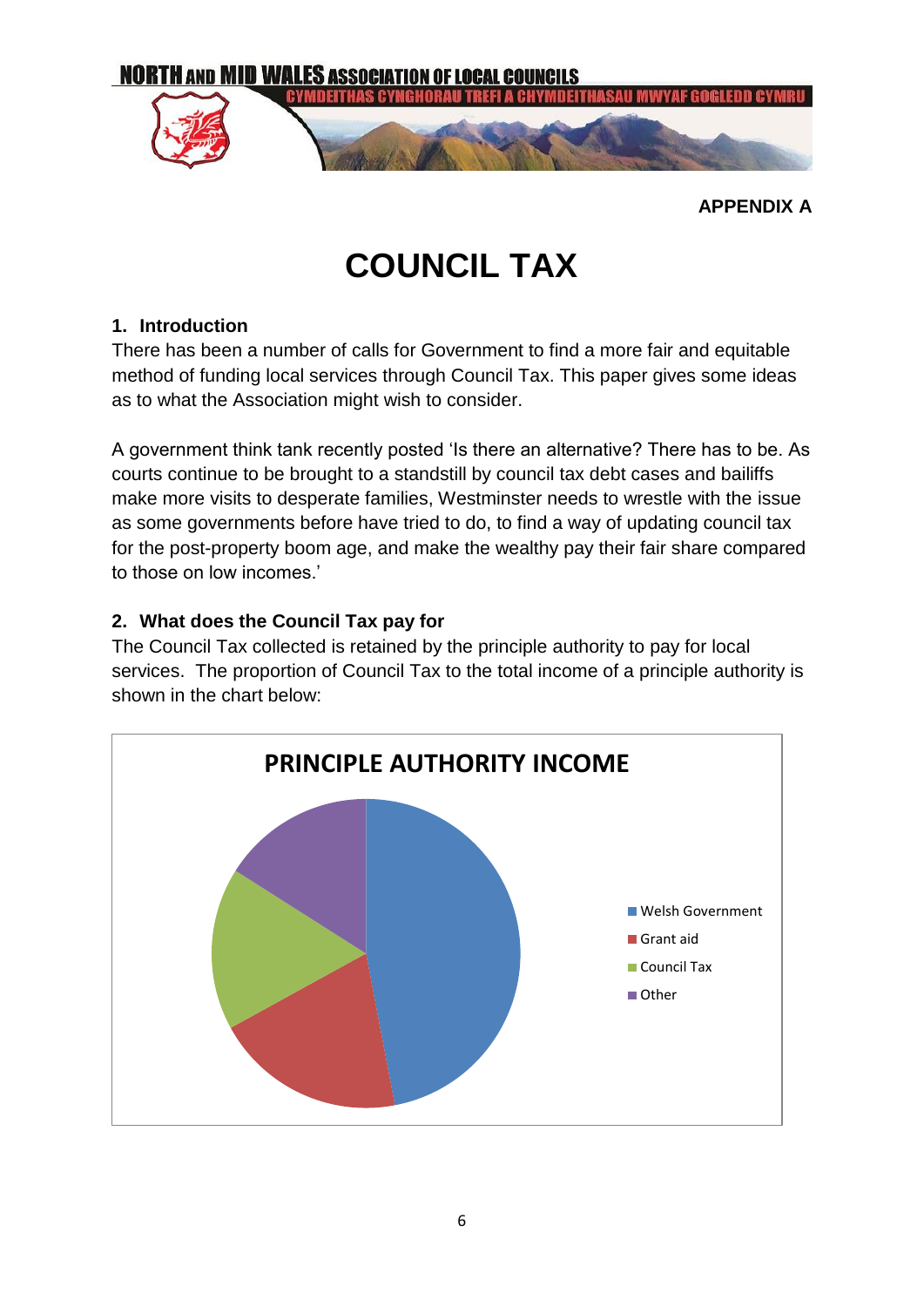

The Welsh Government allocation includes business rates.

The above is that published in Denbighshire but all Principle Councils are similar.

#### **3. The issues**

The main issues include:

- i) With more people being employed on the minimum or living wage the proportion of take home pay spent on Council Tax is disproportionate.
- ii) It is one of the very few taxes which are not progressive and based upon ability to pay.
- $iii)$  It is a property tax in the way it is assessed.

#### **4. History**

There has for decades been a form of 'rates or tax' on residential occupation. The schemes which have been in place (or nearly put in place) in recent times are:

- i) Rates: An amount paid in the pound against a rateable value. The rateable value was based upon the rentability of the property.
- ii) Community Charge: An amount paid by each person over the age of 18. (i.e. if there is on person in a home they pay one share, if there are five people in one home they pay five shares)
- iii) Council Tax: A charge based upon property sale values within set bands.

# **5. The alternatives**

Possible alternatives to the current Council Tax taking into account 'ability to pay' could be:

# **i) Council tax with revised bandings**

Create more upper tax bands lowering the amount paid by those in smaller and less valuable properties. However this does not address the 'ability to pay' aspect but will go a long way towards it.

# **ii) Local Income Tax**

To apply a local income tax. This is complicated, difficult to administer and very difficult to collect.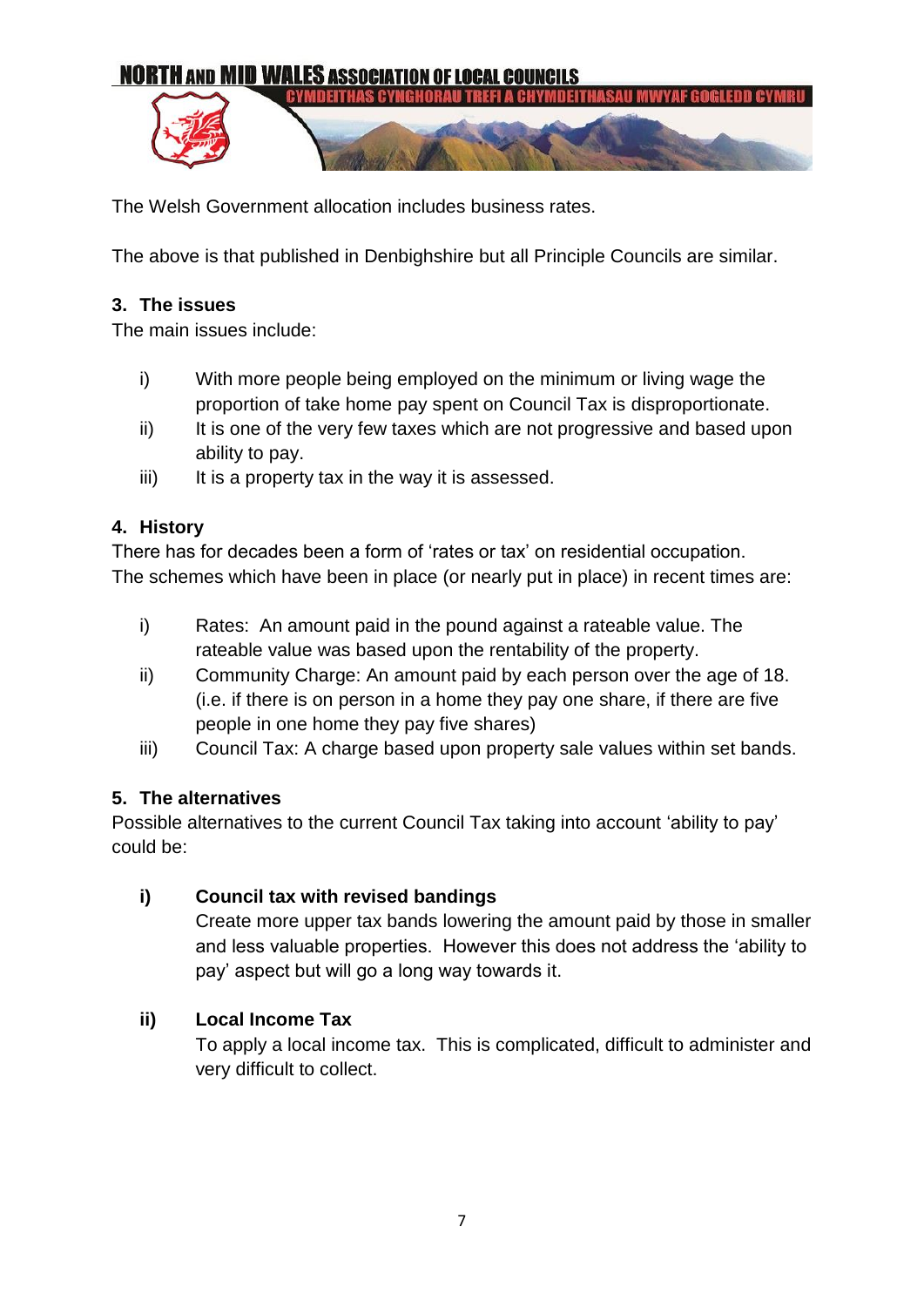# **NORTH AND MID WALES ASSOCIATION OF LOCAL COUNCILS**





#### **iii) Rates**

To return to the 'old rates system' whereby a property has a rateable value (based upon rentability of the property) against which a rate in the pound would be applied. More complicated than Council Tax but easier to administer than local income tax.

#### **iv) Community Charge**

To make an annual charge based upon the number of persons per household over voting age. This charge to be reduced for those in full time education and for senior citizens.

#### **6. What can we do**

The Association could, if it so wished, campaign to see a change in the Council Tax System as agreed with the Membership at a full quarterly meeting from a recommendation by the Executive. The Executive supports (iv).

**R A Robinson January 2022**